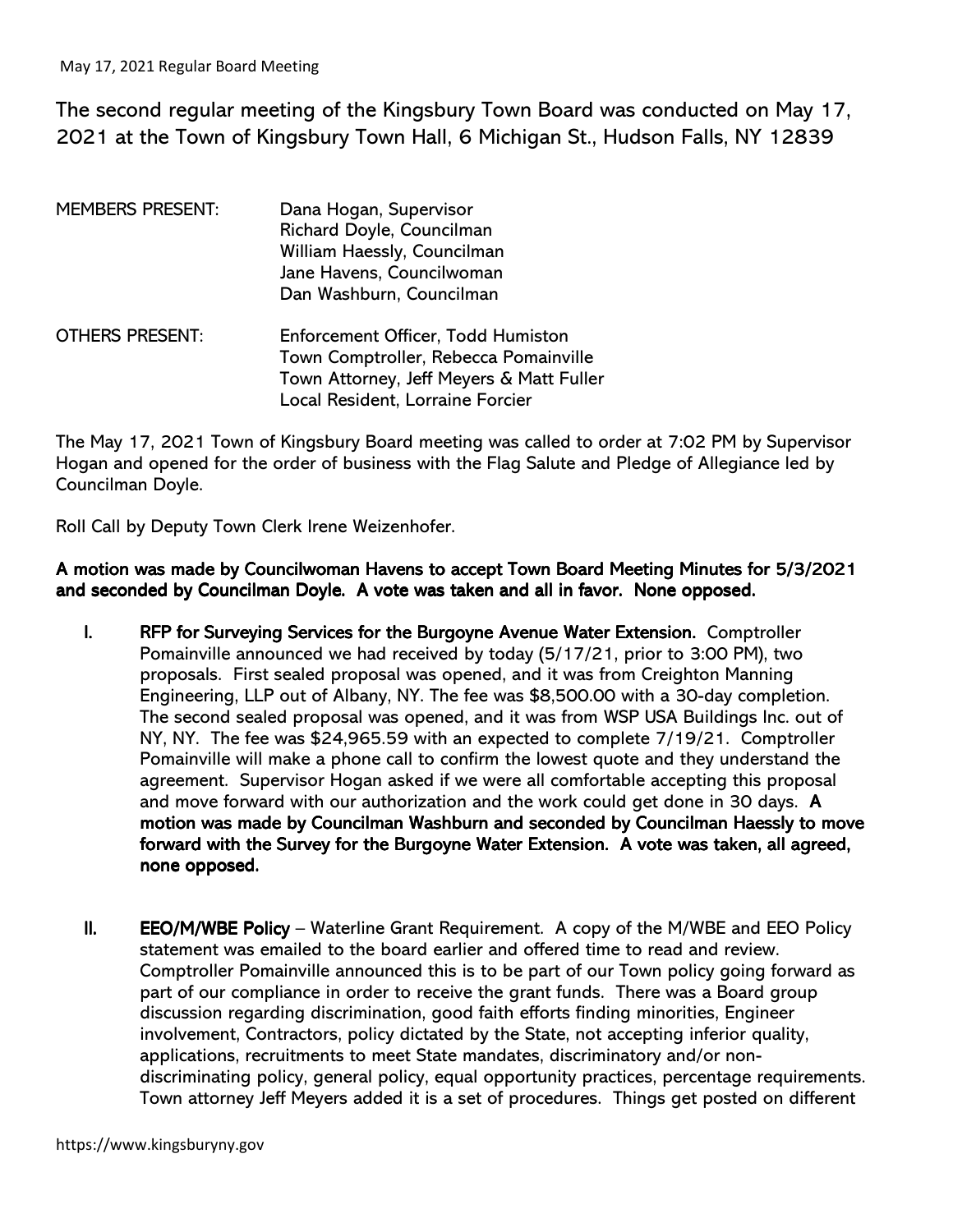job boards and make good faith efforts to try to fill contracts with percentages required to fill minority owned businesses recognized by the state. It is a tremendous benefit for minority owned businesses and it's a function of the state law. We can always change and rescind the policy as necessary if it handicaps the Town in some way, we can reevaluate. A motion was made by Councilman Haessly to accept the EEO/M/WBE Policy seconded by Councilman Washburn with objections. A vote was taken, all in favor, none opposed.

- III. Franchise Fee Audit. Supervisor Hogan announced this is being tabled due to lack of an executed agreement. Town Attorney Jeff Meyers added PSC (Public Service Commission) has to approve the contract before Spectrum can sign it. The Town won't have a fully executed agreement for several months.
- IV. Kingsbury Transfer Station, LLC. Enforcement Officer, Todd Humiston gave an update explaining the transfer station company was scrapping appliances and needed the junkyard permit but now are going to utilize interior storage to store, which would no longer require a junkyard permit as they no longer scrap on site. Officer Humiston asked the company to present a request in writing to remove the license and added they will send the appliances to their Albany recycling center. Until we receive a written request, this agenda item will remain as an open item.
- V. Solar Law Workshop. Supervisor Hogan wanted to schedule the Solar workshop for June 21, 2021 prior to the regular scheduled Board meeting. There was a discussion whether the workshop should be open to the public and it would be documented, noticed legally 10 days prior.
- VI. Legal Update. Town Attorney, Jeff Meyers announced we need an executive session for discussion. We need to address the variance request from Kingsbury Solar now that the public hearing moratorium is over. Supervisor Hogan asked if we have to have them come in for the request of a variance and Jeff Meyer replied "correct" adding "this Board would essentially sit similar to a Zoning Board of appeals, listen to what they have to say. They would present their arguments why they should be granted a waiver from the moratorium". Supervisor Hogan asked if we could plan on June  $21<sup>st</sup>$  meeting or next meeting. There was a lengthy discussion regarding when the meeting would be, should the workshop be public or not, should we plan on the Firehouse, past workshop meetings, accomplishments/goals/concerns for the Solar workshop, agenda for the workshop, to include sizes, zoning, acceptability, PILOT, agricultural, review the current State law, concerns from residents, anticipation of coming off moratorium, having something in place, what we do and moving forward with Solar in Kingsbury, other localities facing the same issues, rural settings/residents impact/anticipation, farm to commercial solar no longer considered agriculture production, need to identify zones. Supervisor Hogan would put together an agenda.

Supervisor Hogan moved to Town Reports. Written reports were distributed previous to the Board meeting by Town Clerk Cindy Bardin.

Deputy Town Clerk, Irene Weizenhofer, reported our monitor in the Tax office has been repaired, it turned out to be a cable which was replaced and is now working. Dog license fees were compared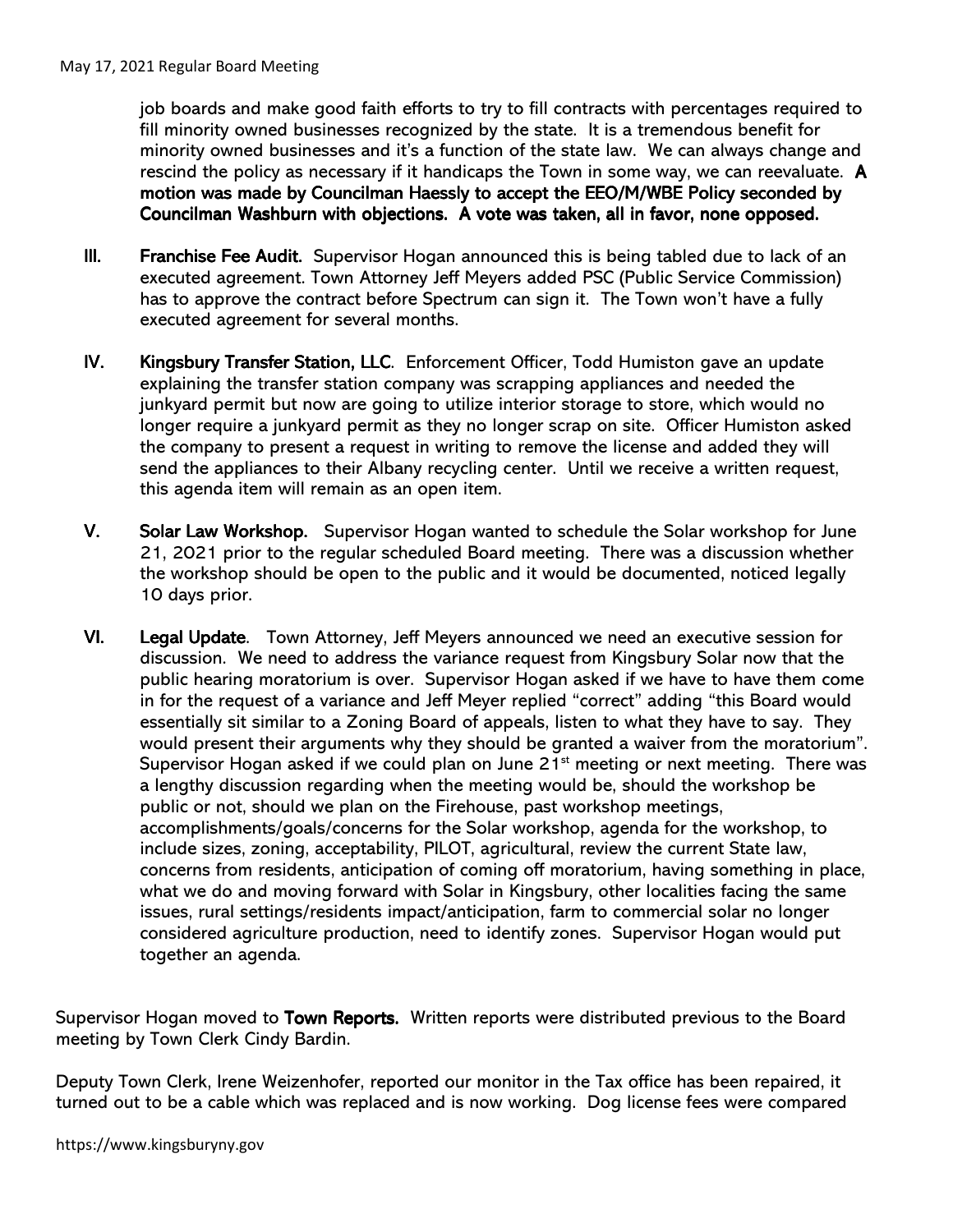## May 17, 2021 Regular Board Meeting

for 1<sup>st</sup> quarter of 2020 to 2021 and fees were up \$1,885.00. BINGO at American Legion has resumed for 2 weeks now. Kingsbury Firehouse will not resume until after the summer season.

Comptroller Rebecca Pomainville reported in regard to IT Compliance follow up. Completed 1<sup>st</sup> item to inventory hardware & software. Reached out to the County in regard to State requirements and completed training through the State Comptroller's office. Completed a web training for security awareness supplied by US.gov and will be sending out to all office staff to complete for annual security training. Security training covers things like safe emails and phishing. Has downloaded basic security and need to work on password protection for all workstations. We also need an IT disaster/recovery plan for an emergency such as fire, flood, etc. where we cannot utilize our computers. We need a plan in place so we can continue to provide services such as payroll, bill pay, clerk duties, etc. Pomainville has been working on getting everyone backed up to OneDrive so if someone is unable to access their PC, they could still access their documents. There was a discussion about other options. Pomainville is working with the County for other security plan options/procedures.

Comptroller Pomainville reported on the database for development of Buildings & Codes, Planning & Zoning. Michelle Radliff has now entered all violations, complaints from 2019 to present and has entered all of 2020 to present building permits. We now have a historical database and Code Enforcer, Ross Cortese is now using the database independently.

Supervisor Hogan asked Enforcement Officer Todd Humiston how everything was going with Building Permits. Humiston replied everything seems to be going well, we're keeping up.

Councilman Haessly questioned the waterline estimate/cost. Comptroller Pomainville responded the engineers estimate will come once the survey has been done. Then, the Engineers estimate can be completed. Haessly was concerned about timing the grant payment and if we had any anticipated monetary issues. Pomainville responded that all funds are already approved and have been transferred from our reserves into the Capital project. You will see it on the monthly written report in a new fund account. As we get reimbursed it will get put back into our reserve. The grant will reimburse along the way. Haessly, asked if there are any added expense related to a new water district engineered? Councilman Washburn replied it was done as part of our change order, forming another water district. Pomainville added that the 2<sup>nd</sup> contract we signed included the comps for the water district extension. There was a small group conversation about waterlines, bounds, water district and plans of service in the future, estimate costs and time passed since last estimate, cost & material inflation since, possibly going back to the granting authority for additional funds to help offset costs since then and the increased cost to the project.

Councilman Doyle stated the Solar RFP on the landfill did receive a great deal of response. Doyle conducted a site visit on May 7, 2021. There were two developers that sent representatives, one was Solar Liberty from Buffalo and the other was BQ that only work on capped landfills. Mark who helped put together the RFP said they are #1 in the state dealing with capped landfills. BQ representative suggested we check with Fort Edward. Doyle needs to reissue an RFP this Friday May  $21<sup>st</sup>$  or Monday the 24<sup>th</sup> adjusting dates, the timeline. Doyle has four questions from various people and is answering as we go along as they are so minimal. The RFP bid opening submissions by July 19<sup>th</sup>. The RFP will be sent to Town Clerk for notice. Doyle did a satellite image, we walked the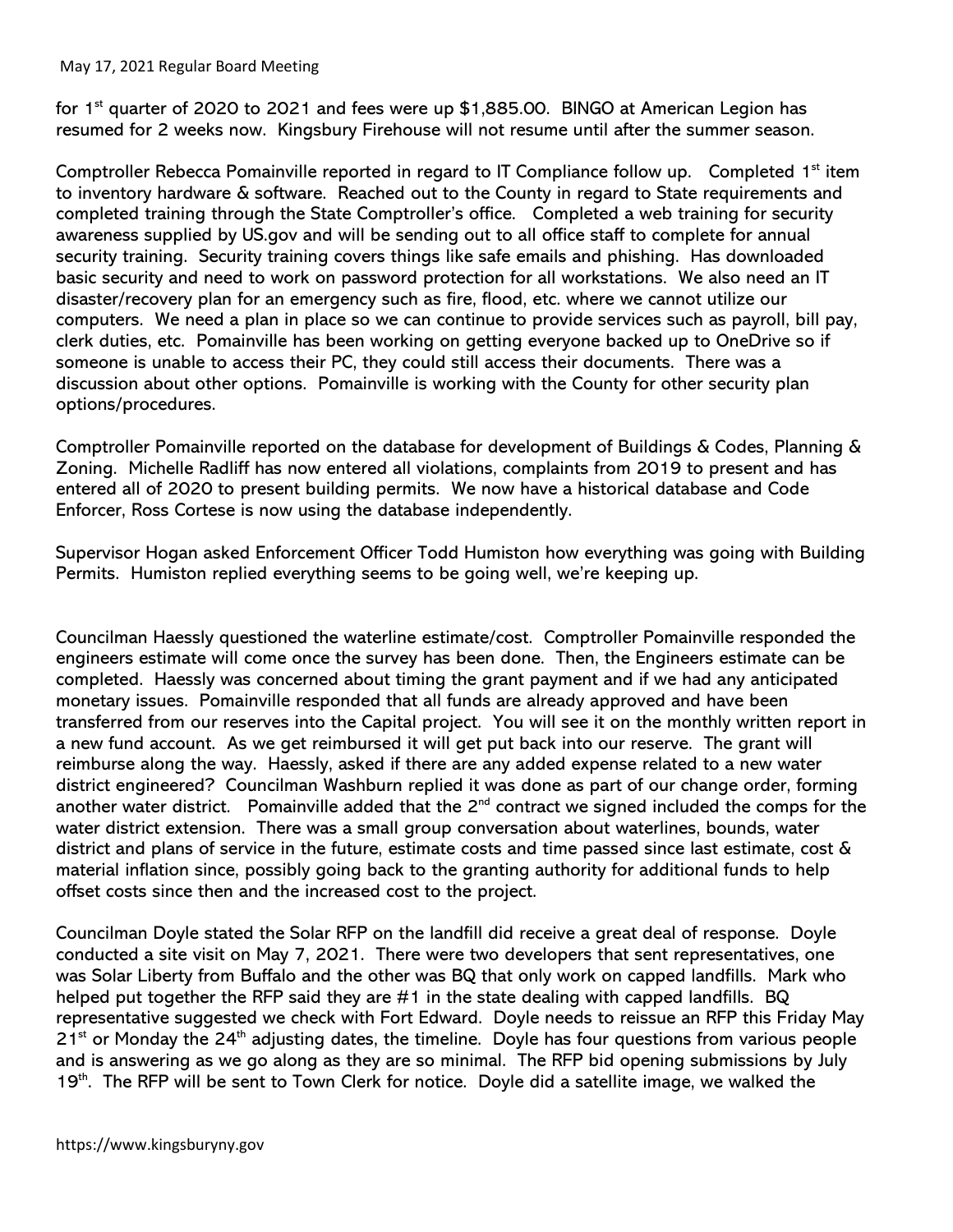## May 17, 2021 Regular Board Meeting

perimeter and walked to the top, it is maybe 10 acres usable on the south side. There are concerns about the grade. Doyle feels we will get a bid, at least two.

Councilwoman Havens spoke about the comprehensive plan committee which met on the 6<sup>th.</sup>. The only agenda item was to compile stakeholders in categories around the communities in which we started. The next step is to get contact information for a lot of these parties, organizations, or individuals. Karen LaRose has contacted Real Properties to get updated maps. She is communicating with Laura Chadwick to see what maps can be provided, which will be a savings from a project with LaBerge. Havens spoke to Nicole Allen at LaBerge and tries to touch base every Tuesday, covering 4 topics. She had some insight on the greenway grant, which was submitted by the deadline. She was optimistic and hoping by next month we may have some information. LaBerge sends things to Town Supervisor and Havens. Havens discussed with some detail and said Nicole Allen sent an email (a proposal) about two other grants, one especially through NYS Department of State for finalization in 2022. This is something she felt we should look at and have LaBerge submit on behalf of the Town. The email was received late in the day and Havens would call her back to get expenses involved. Councilman Doyle added we could make a motion not to exceed \$5,000.00 total and we would take it out of professional services/Engineering. A motion was made by Councilman Washburn to apply for the Climate Smart Grant, not to exceed \$5,000.00 in expenses and 2<sup>nd</sup> by Councilman Doyle. A vote was taken, all agreed, none opposed.

Councilwoman Havens also spoke about approximately 4 Master plans that fall within the Town, such as the Feeder Canal, The Village Plan, etc. Nicole Allen may have these plans or Havens may have to contact the County, as they are filed with the County. This way the committee will know what has been done.

Councilman Havens asked if anything was found about the truck replacement? Supervisor Hogan responded he had sent out an email on May 4th from Dave Meager for the 3 trucks. Havens realized she did get it.

Supervisor Hogan discussed and announced Comptroller Pomainville and he will attend a meeting about American Rescue Plan Act Funding, invited whoever was interested to attend as well via email invitation. The meeting is being put on by the Association of Towns. County funds have been prioritized. Possible topics were named, reimbursements, expenditures, etc.

Supervisor Hogan stated written reports for Code Enforcement Officer, Dog Control Officer, Town Clerk, Town Comptroller were emailed prior to tonight's Board meeting. Supervisor Hogan asked if there were any questions, discussions? No replies. A motion was made by Councilman Doyle to accept the written reports as written and 2<sup>nd</sup> by Councilwoman Havens. A vote was taken, all in favor, none opposed.

Enforcement Officer: No. Permits 4; Total Fees \$240.00 Dog Control Officer: Complaints/Calls 16; Seizures 1; Unlicensed Dogs 28: Bites Investigated 1; Written Warnings 9; Mileage 412 ( 49,190 ) Town Clerk: Paid to EnCon \$282.71; Paid to Supervisor \$2,066.29; Paid to the Village of Hudson Falls \$320.00; Paid to Ag & Markets for Population Control \$142.00 Town Comptroller: Receipts \$353,958.34; Disbursements \$243,871.71